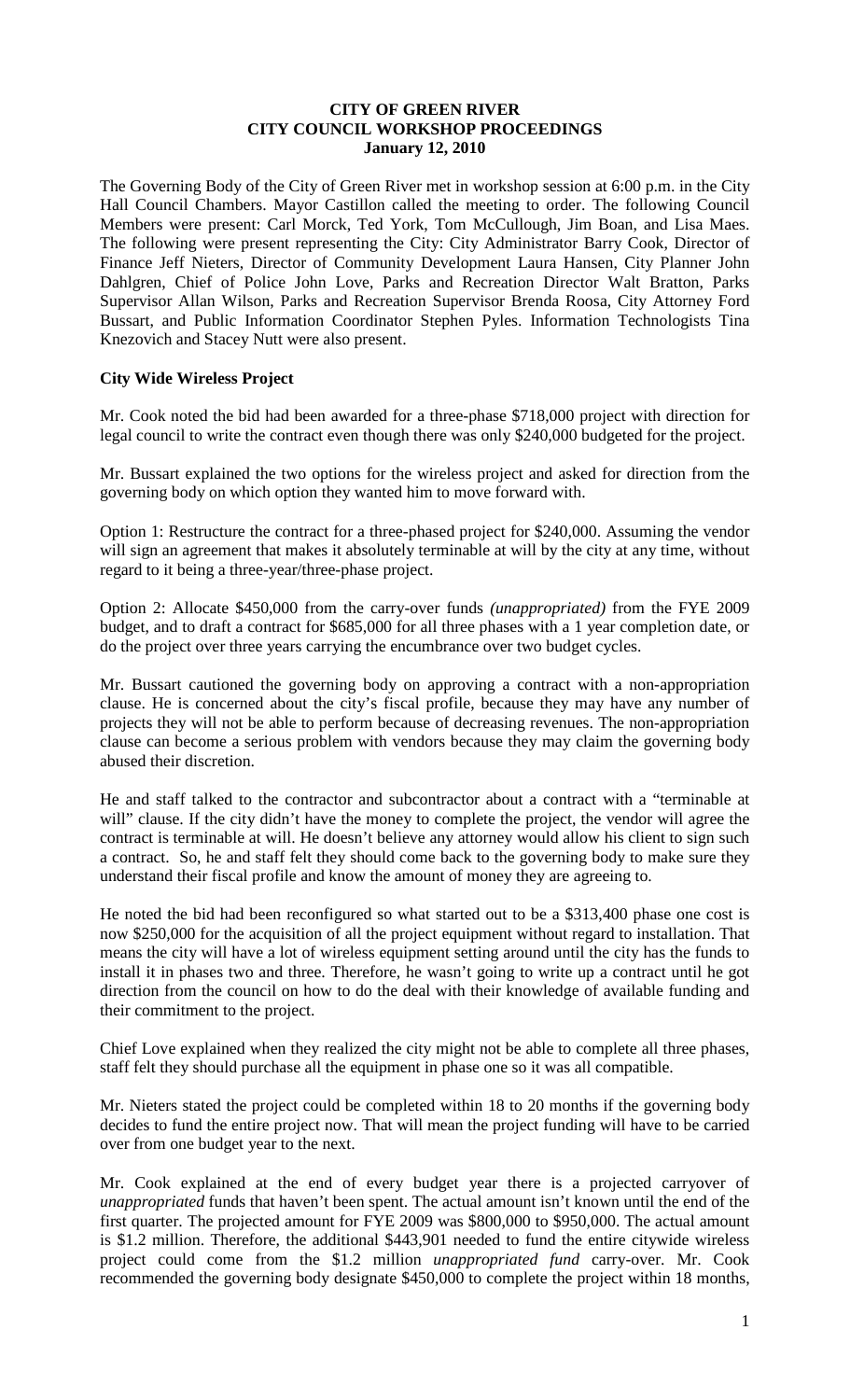starting this year 2010, and finishing it up in the budget year 2011. He noted the project is part of the governing body's strategic plan.

Mr. Nieters stated the fiber agreement they have with the cable company specifies it can only be used to conduct city business, so the wireless system has to be closed to the public. Ms. Knezovich noted the system will be on a licensed frequency. It is a secure internal network system that is not available for public use.

Following discussion, the consensus of the governing body was to allocate the additional \$450,000 for the wireless project, and for Mr. Bussart to draft a contract for completion of the project for \$685,000 for a three-phased project, with equipment purchase and installation in each phase, and a completion date within 18-24 months.

Chief Love noted Homeland Security funds were used to start the project three years ago. He is very happy with the proposed contract to the complete the whole wireless system.

### **Goal Tracking Software**

Charles Dayton demonstrated how to access and use the on-line tracking software system for the 2010 strategic plan goals. He will be working with the department heads in the morning for a more in-depth demonstration. The tracking system has an accountability grid for each goal and is available on the city website to be used by the department heads, the governing body, and also for the public to view.

### **Condensation Damage at Recreation Center**

Brenda Roosa explained the problems created by condensation from the swimming pool (the pool envelope isn't a sealed unit, so the moisture is escaping where ever it can.) The installation of the new roof created a water tight seal over the structure.

Staff is concerned with the damage the moisture is causing to the insulation underneath the new roof material, to the steel beams, the flashing on the north and the south sides, the sprinkler system piping, and the breaking of the seals between the concrete walls and the roof causing damage to the soffits.

Ms. Roosa stated the roofing engineer TSP had came to look at the full pool environment envelop. However, staff would like to get a second opinion on what needs to be done to correct the problem to make sure they cover all the bases before they spend any money on a fix. She noted when the city replaced the roof, the roof deck was removed and TSP looked at the substructure while the roof was exposed. According to TSP, at that time, there was dust and rust, but there didn't appear to be any loss to the substructure integrity before the roof replacement started. Now TSP is saying there was. So, that is the reason behind getting a second opinion.

Responding to questions from the governing body:

Ms. Roosa stated the condensation problem has been going on since the construction of the building. The building contractor,  $D \& L$  Builders filed for bankruptcy and went out of business before the building was completed. Several of the other subcontractors have since gone out of business and filed bankruptcy.

At the time the roof was replaced, only the top of the roof over the decking area was removed. They had looked at things from the roof down, not from the inside out.

Mr. Bratton stated the main purpose in coming to the workshop was to let the governing body know there was a problem. Staff needs to get a second opinion on what is going on before they come before the governing body about funding the cost of the repair. It could be more or less than the \$141,000 estimate they have been given. They will come back to the governing body with definitive information, a secure estimate of the cost, and request authorization to start on the repairs.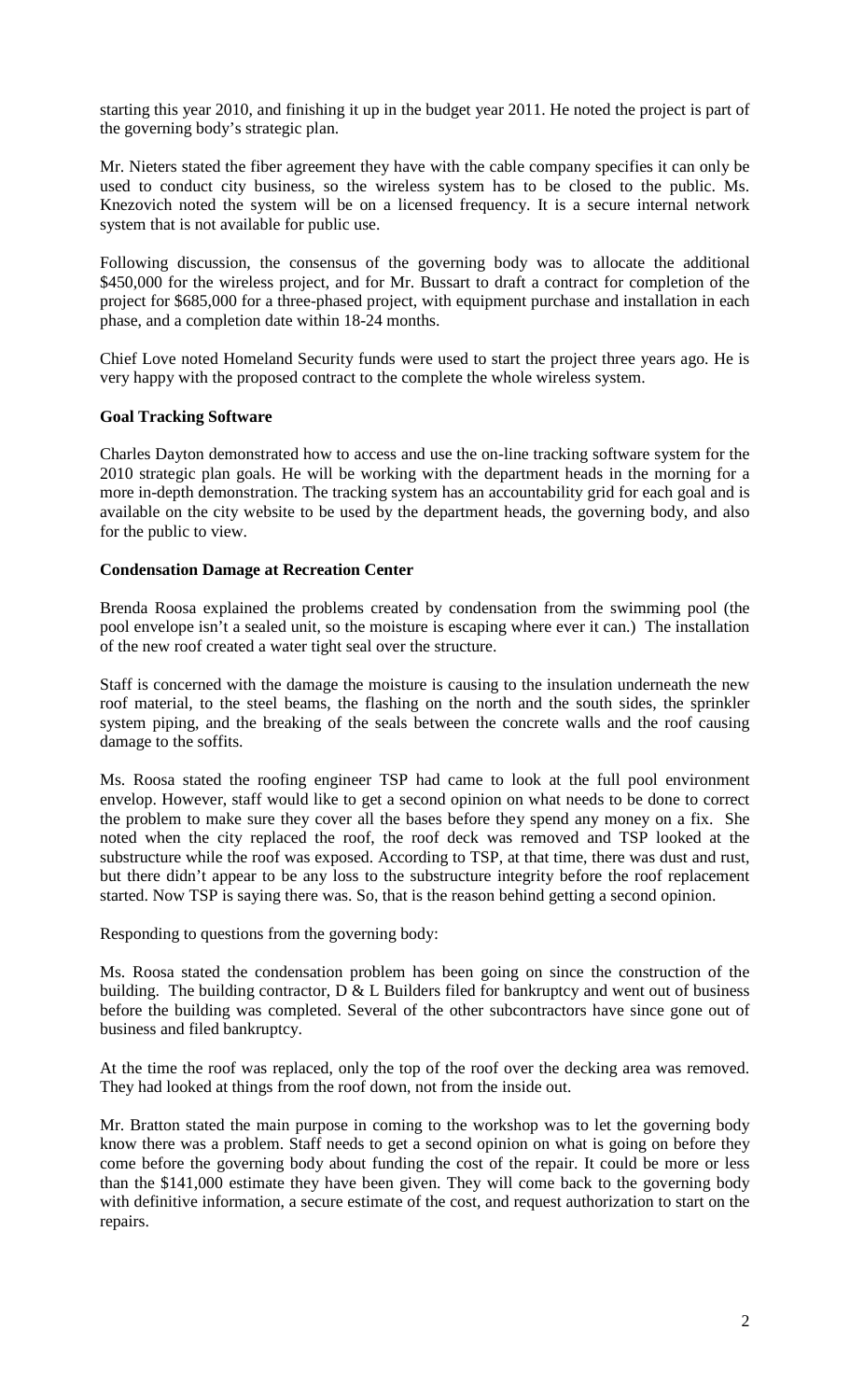The Mayor asked Mr. Bratton whether this was a health and safety issue for recreation center users in the mean time. Mr. Bratton stated he needed more information on the damage before he could answer the question.

# **2nd Quarter Budget Report**

Mr. Cook noted everything is still on track and looks pretty good. The FYE 2010 budget reflected a 30% cut in expenditures because of the projected loss of 30% in revenues. The projected revenues for next year will be will be substantially lower than this year.

Mr. Nieters gave a PowerPoint presentation updating the governing body on revenues and expenditures for the first six months of the budget year. Everything is at or below the 50% mark where they should be. He noted the revenues from property taxes are coming in higher than projected. He estimates, at year-end, the city will receive approximately \$450,000 over what he projected. He is still hopeful the monthly sales tax revenues will even out to \$1 million. If they continue to decline they will have to make some adjustments *next quarter.*

Mr. Cook explained the Mineral Royalty/Severance Tax revenues are the below the cap money that is paid by a formula. The State One-Time Funding is the above the cap money. This is the money that the governor is cutting by a proposed 60%, and the city will see a major drop in revenue sharing funding.

Mr. Nieters explained the \$1.2 million in *unappropriated* funding that was carried over from FYE 2009. Staff looks at the audit report when they do their year-end fund balance calculations to make sure everything has been accounted for. During the audit, it was realized the self-funded insurance account held in reserve for any carry-over claims had not been closed out. There was \$830,000 in the account. The additional \$390,000 came from miscellaneous line items where all of the funding was not expended. The city will also be receiving approximately \$600,000 from the over collection of the 6th penny tax.

Mr. Cook gave the following list of projects the governing has made a commitment to complete in priority order. Some need additional funding others don't.

- 1. a) 2009 Capital Improvements Birch and Evans Streets need an additional \$118,000
	- b) Arizona Street  $6<sup>th</sup>$  Penny Street Project needs an additional \$150,000
	- c) Crossbow Street  $6<sup>th</sup>$  Penny Street Project needs an additional \$924,000
- 2. FMC Bridge Replacement needs an additional \$250,000
- 3. a) Completion of FMC/Scott's Bottom Road to Bridge no additional b) FMC Spur Road Construction – no additional
- 4. Green River Crossing needs an additional \$1,000,000
- 5. Visitor's Center no additional
- 6. Sewer Master Plan no additional
- 7. Service Road Project needs an additional \$100,000
- 8. Citywide Wireless needs an additional \$443,901
- 9. Viaduct Overpass Project no additional
- 10. West I-80 Development needs an additional \$1,440,000
- 11. Water Litigation Costs needs an additional \$50,000
- 12. SE Water Expansion Project no additional
- 13. Misc. System Expenditures no additional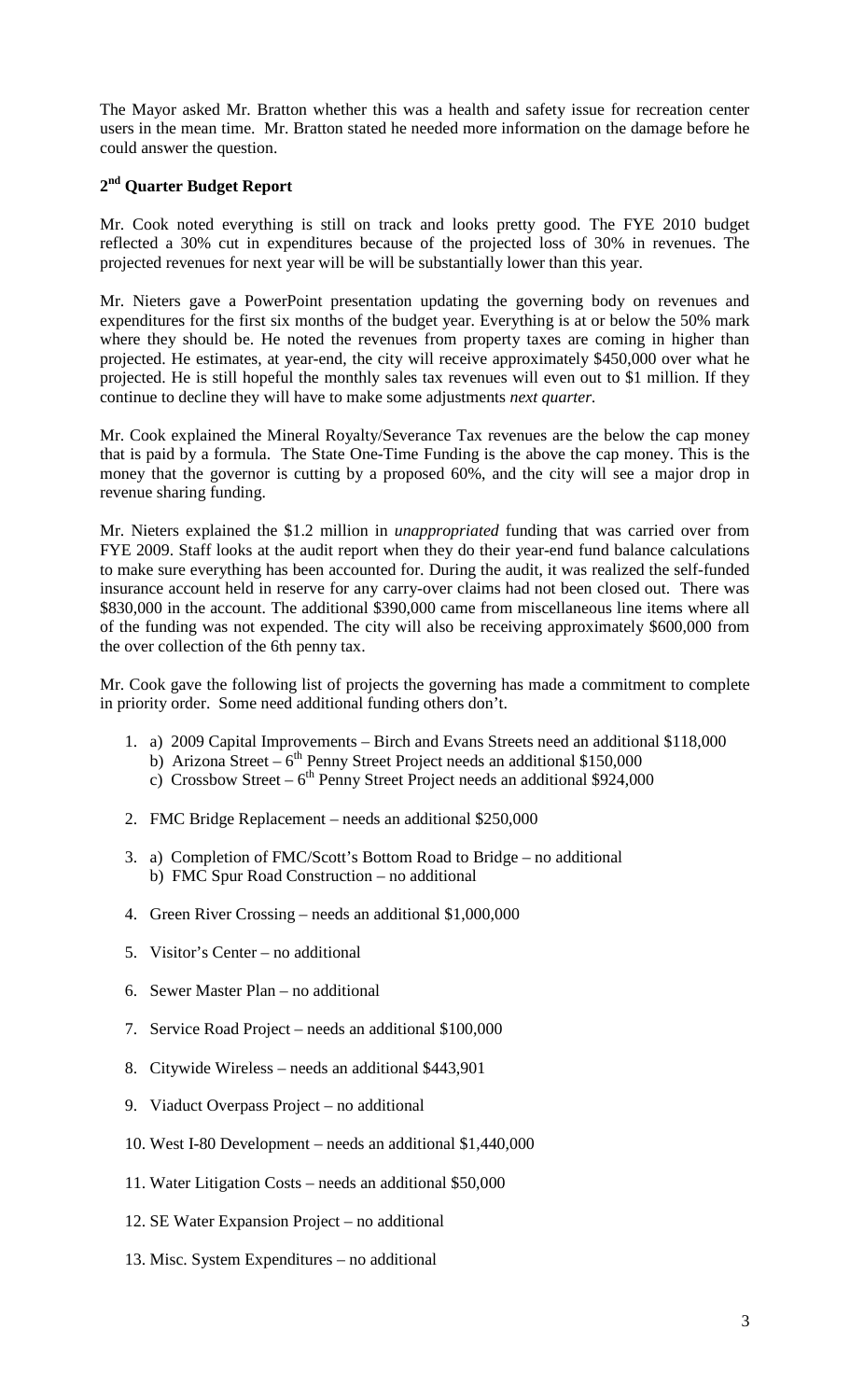14. Consolidated Dispatch – no additional

Mr. Cook recommended the following:

1. The \$457,000 budgeted for Misc. System Expenditures be used for other projects because:

The storm drain improvements for the Palmer subdivision need to be done by the developer not the city. The Spalding water improvements on Uinta will be addressed by the proposed water system improvement project. The construction of a new motel across the ditch from the Desmond Motel has been placed on hold. Therefore, Mr. Cook sees no reason to install water services until they know for sure the motel is going to be built.

- 2. Item No. One Projects: 2009 CIP, Arizona Street, Crossbow Street
	- Use \$245,000 from Item No. 12: SE Water Expansion Project Consensus Funding for the water system improvements
	- Use \$360,750 from Item No. 13: Misc. System Expenditures for the sewer and storm drain improvements
	- Use  $$585,000$  from the  $6<sup>th</sup>$  penny over collection for the street improvements.
- 3. FMC Bridge Replacement is a 90/10 project being done by WYDOT. The city's 10% match is \$250,000 which will come out of the *unappropriated* carry-over.
- 4. Completion of the FMC/Scott's Bottom Road to the Bridge and the FMC Spur Road Construction will be coming out of the consensus funding.
- 5. Green River Crossing to replace the water line that washed out this summer. The city will apply for a State Land and Investment Board Emergency Grant in the amount of \$500,000 and then take \$250,000 out of the *unappropriated* carry-over, and the other \$250,000 out of the Water *Enterprise* Fund.
- 6. Service Road Project: take \$100,000 from the *unappropriated* carry-over.
- 7. Citywide Wireless: take \$450,000 from the *unappropriated* carry-over.
- 8. West I-80 Development: don't move forward on the project until they get the information on the cultural study, continue to work with BLM, and take a look at the project during the FYE 2011 Budget process.
- 9. Water Litigation Costs: \$50,000 from the *unappropriated* carry-over to match the commitments made by the county and the city of Rock Springs.

That will leave \$100,000 in *unappropriated* funds that can be allocated somewhere else.

Mayor Castillon noted he always used the 80% for personnel and 20% for operations and maintenance as a budget guideline. The city is working on 70/30, and staff is trying to stay within those parameters. He is very glad they cut their budget by 30%, and staff was to be commended for doing that.

Council Member Maes commended Mr. Cook and Mr. Nieters for their insight in recommending the 30% budget decrease.

# **City Administrator's Report**

Mr. Cook announced Nuisance Officer Wayne Zickefoose has submitted his retirement letter effective on January 25, 2010. Mr. Cook is not recommending hiring a replacement. His duties will be split as follows: Parks and Recreation will take over the weed crew, nuisance ordinance violations will be handled by Community Development under the Building Maintenance Code, and the work restitution will tentatively go through the Public Works Department.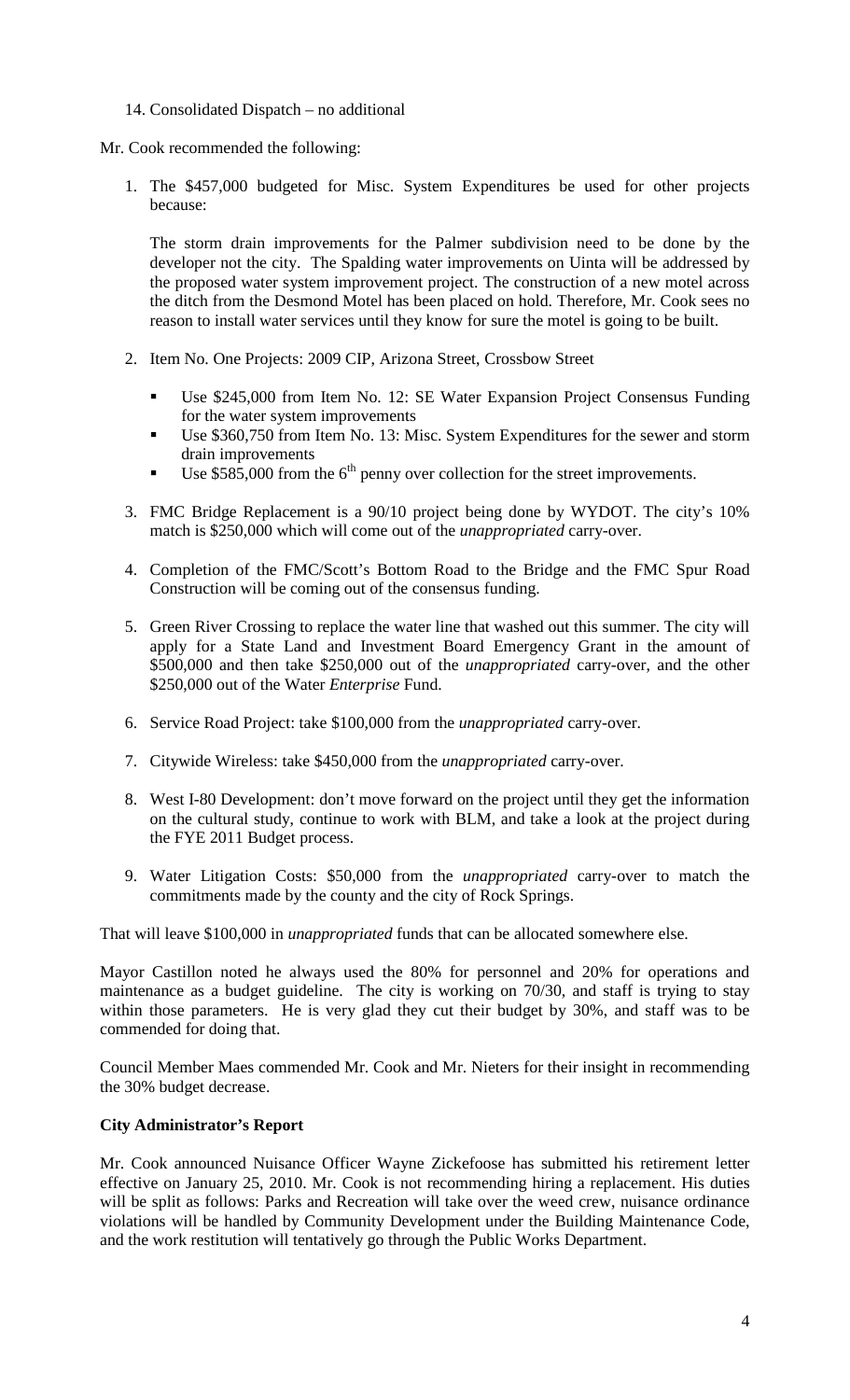A grant will be submitted to the State Land and Investment Board for a water line emergency grant, and Nelson Engineering will be helping staff put the grant application together.

Mr. Cook responded to a question from Council Member York on a comment made in an email by Julie Kozlowski, from the Wyoming Business Council, regarding reimbursement payments on the Tomahawk Project. Normally, the money would go from the Wyoming Business Council to Futures, but since the grant was issued to the city, legal council wanted to make sure there was a proper audit trail and financial reviews. So everything comes from the contractor to Mr. Sutherland, to the city, to the Wyoming Business Council, and then back down from the Wyoming Business Council, then to the city, then to Mr. Sutherland, and then to the contractor. It's a very tedious process, but it protects the city and keeps all the documents in order. That is why it was set up that way. The Finance Department is monitoring the grant activity.

Mr. Cook added, normally the funding goes to the entity that has the project. Futures had hired Mr. Pleasant, yet the city is responsible for the grant. So when legal council wrote the agreement he instructed Mr. Cook and Mr. Nieters to have very tight controls on how the grant money flowed through, starting with the city's review of all pay requests. Mr. Cook noted the first pay request had discrepancies between what was bid and what work was actually being done. So, staff had to do a deductive change order and two additional change orders for a proper audit trail.

Mr. Cook noted he will be working on a new franchise agreement with Sweetwater Cable since their 20-year franchise agreement will expire in May. The renewal, by recommendation of legal council, will be approved by ordinance.

He put a chart in the governing body's mailboxes demonstrating the city's 73/24 split on personnel and operations.

Mr. Cook stated the recreation center had advertised extensively (\$600) for a citizen's forum on recreation center improvements. The forum was held Monday night and no one showed up. These are the kind of things they shouldn't continue to do in the future as they consider their next budget.

### **Mayor and Council Reports**

Mr. Cook addressed other grant questions from Council Member York. Futures is going to submit another Wyoming Business Council grant application to continue the renovation of the Tomahawk. SWEDA is putting together a Wyoming Business Council grant application for a public parking lot by the proposed Sidelines Restaurant. Nelson Engineering is preparing an emergency grant application to the State Land and Investment Board for the water line across the river.

Council Member Maes feels the city should take the opportunity to raise the percentage of franchise tax paid when a franchise tax agreement comes up for renewal. She doesn't feel the increase is that much for the customers.

Mr. Cook noted the Sweetwater Cable franchise agreement was signed in 1990 at 2%, and he is not recommending a change in that percentage for the 20-year extension.

Mr. Nieters stated the city only receives a total of \$300,000 from all the franchise agreements combined, so it is not a large revenue source for the city.

Council Member Maes also suggested they get the word out to the public about contacting their legislators on the purposed budget cuts by the state. She believes the communications from the public have more of an impact on the legislators than the governing body or WAM.

Mayor Castillon suggested the city add a link to their website so citizens could use it to contact their legislators about the city of Green River issues. He cautioned the legislators don't pay attention to form letters or form emails.

Council Member Boan feels the city needs to be more creative in finding solutions to repair things instead of coming to the governing body asking for funding. He feels a program could be initiated for people to donate the 114 panels, at \$100 apiece, for the cemetery rather than